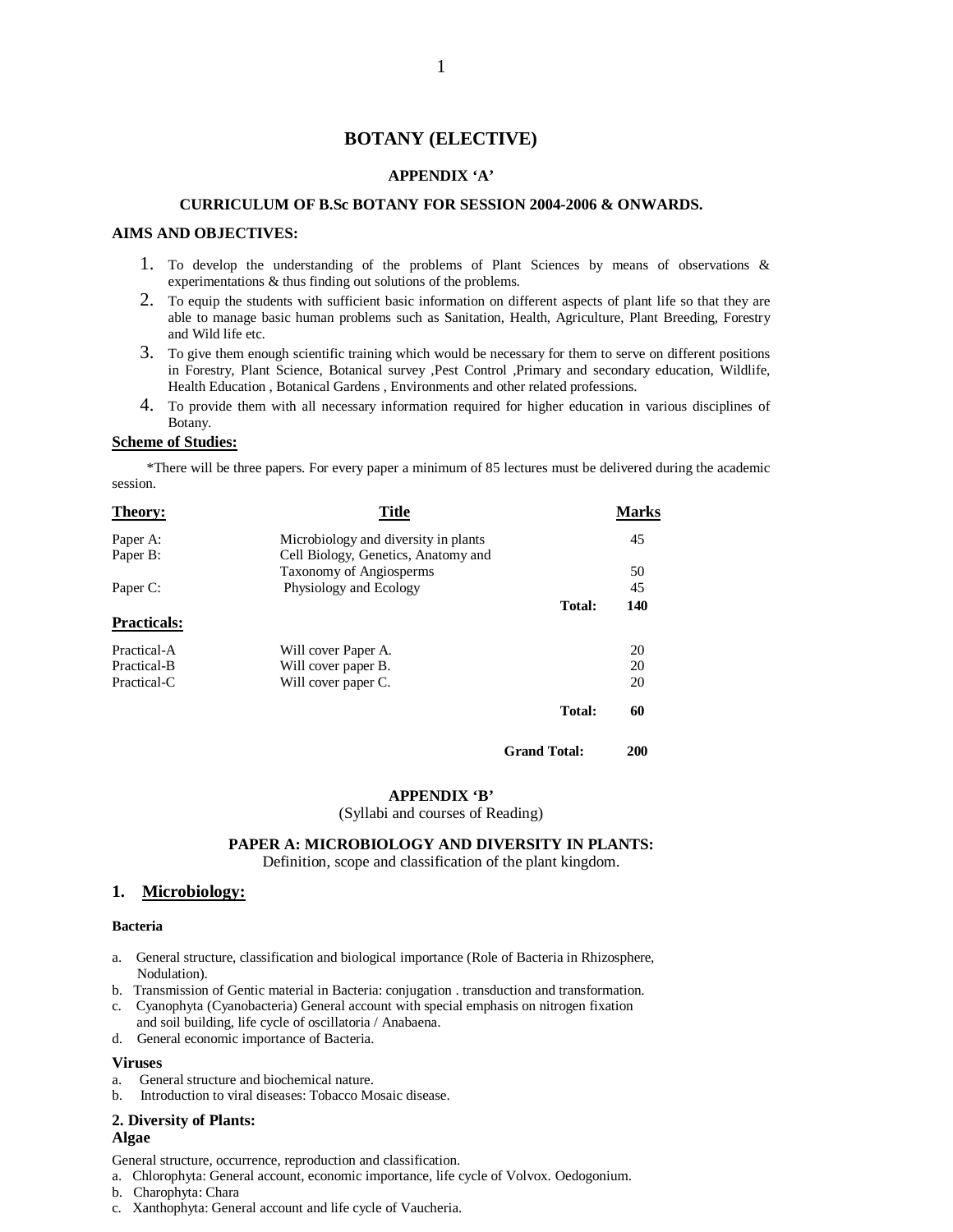- d. Bacillariophyta: General account, economic importance, life cycle of pinnularia.
- e. Phaeophyta : General account, economic importance , life cycle of Ectocarpus.
- f. Rhodophyta: General account, economic importance, life cycle of Batrachospermum.

#### **Fungi**

General structure, occurrence, reproduction and classification, life cycle, economic importance with Emphasis on industrial and medicinal significance. Method of control of pathogenic forms (Smuts and Rust).

| а. | Mastigomycotina       | Albugo                           |
|----|-----------------------|----------------------------------|
| b. | Ascomycotina          | Penicillium, Phyllactinia, Yeast |
| C. | <b>Basidomycotina</b> | Ustilago Puccinia and Agaricus   |
| d. | Dueteoromycotina      | Alternaria                       |

#### **Lichens**

General account, structure and life history of Physcia.

#### **Bryophyta (Atracheophyta)**

General account, reproduction, classification, affinities and ecological importance with special Reference to the life cycle of Anthoceros and Funaria.

#### **Pteridophyta**

- a. Psilopsida: General account, structure and life history of Psilotum and its affinities.
- b. Lycopsida: General account, structure and life history of Selaginella and its affinities.
- c. Sphenopsida: General account, structure and life history of Equisetum.
- d. Pteropsida: Filicinae (Ferns), general account, life history of Adiantum and Marsilea.

#### **3. Gymnosperms:**

General account with reference to structure and life history of Cycas, Pinus and Ephedra and their affinities.

# **4. Angiosperms:**

Life cycle of a typical angiosperm.

#### **PRACTICALS**

- i. Bacterial culture and staining. Identification of Gram Positive and Gram negative bacteria.
- ii. Study of the morphology and reproductive structures of the types mentioned in theory paper (cyanobacteria, Algae, Fungi, Lichens, Bryophyta, Pteridophyta & Gymnosperms).
- iii. Identification of prepared slides of various types mentioned.

#### **BOOKS RECOMMENDED (latest editions):**

- 1. Smith, G.M. Cryptogamic Botany, Vol. I & II, National Book Foundation, Islamabad.
- 2. Mclean. RC. And Ivemey Cook, Text book of Theoretical Botany, Longman's Green and Co.
- 3. Bold, H.C., Morphology of Plants. Harper & Row, N.Y.
- 4. Webster, J.W. An introduction to Fungi, National Book Foundation, Islamabad.
- 5. Pandey, S.N. Text Book of Botany vol.II. S.Chand & Co, New Dehli.
- 6. Ross, F.C. Introductin to Microbiology. John Wiley.

#### *PAPER B*

#### *THEORY*

# **CELL BIOLOGY; GENETICS; ANATOMY AND TAXONOMY OF ANGIOSPERMS**

#### **1. Cell Biology:**

1. The ultra-structure of plant cell with a brief description and functions of the following:

| 1.          | Plasma membrane | 11.               | Endoplasmic retriculum                |
|-------------|-----------------|-------------------|---------------------------------------|
| iii.        | <b>Plastids</b> | $1V_{\odot}$      | Mitochondria                          |
| $V_{\odot}$ | Ribosomes       | 1V.               | Dictyosomes                           |
| vii.        | Vacuole         | $\cdots$<br>V111. | Microbodies (Glyoxysome and Paroxysm) |

- 3. Nucleus: Nuclear membrane. Chromosome morphology and karyotype analysis.
- 4. Reproduction in somatic and embryogenic cell, with details of different phases (Mitosis & Meiosis).
- 5. Chromosomal aberrations.
	- i. Changes in the number of chromosomes.Aneuploidy and Euploidy.
	- ii. Changes in the structure of chromosomes , deficiency, duplication, inversion and translocation.

#### **2. Genetics:**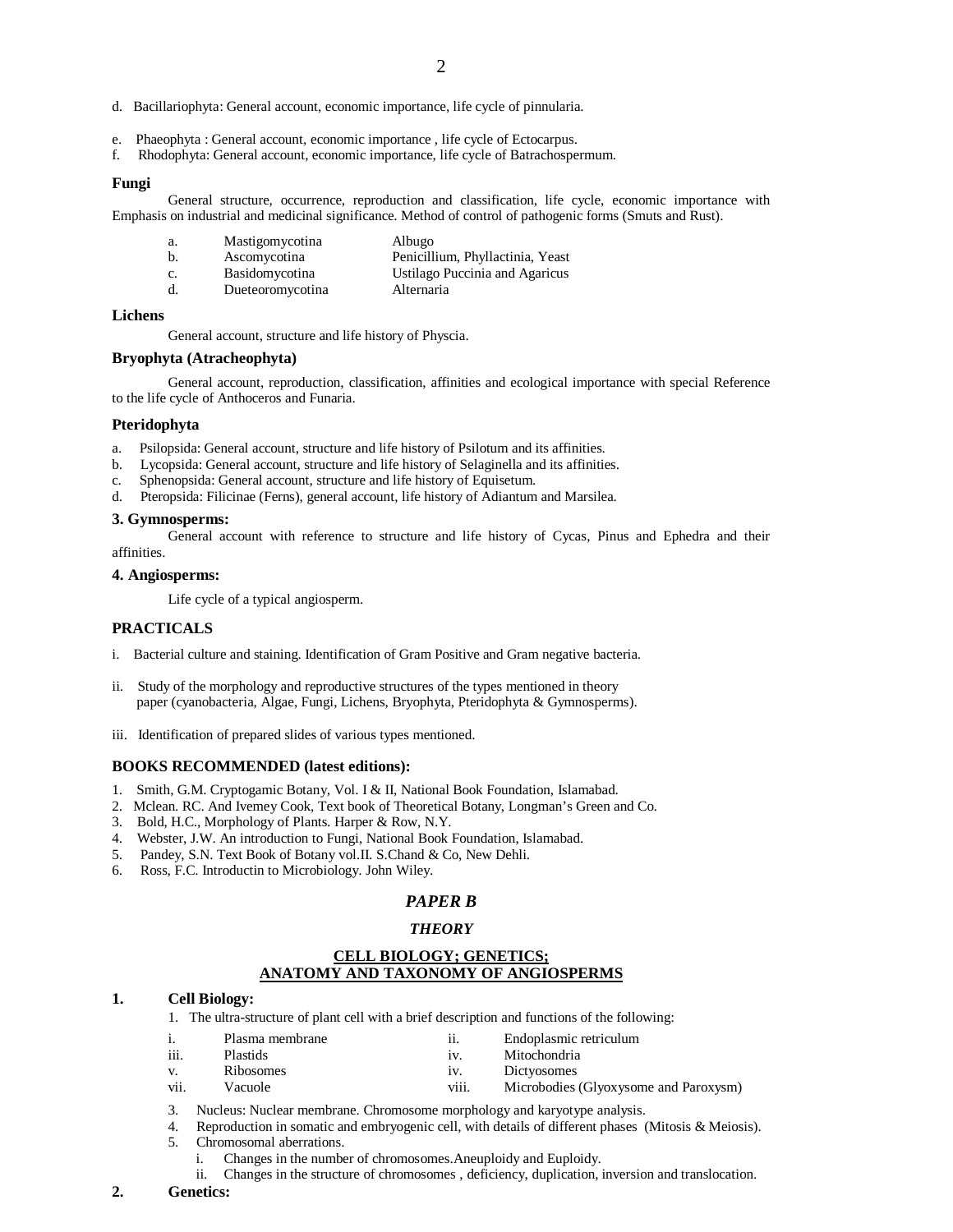- 1. Sex linked inheritance, sex linkage in Drosophila and man (colour blindness) , xo,xy,wz mechanism, sex limited and sex linked characters, sex determination.
- 2. Linkage and crossing over: Defination, linkage groups, construction of linkage maps, detection of linkage.
- 3. Molecular genetics: Chemical structure of nucleic acids (DNA, RNA); DNA replication. Nature of gene, genetic code, transcription, translation, Protein synthesis, regulation of gene expression (e.g. lc operon).
- 4. Principles of genetic engineering / Biotechnology; Basic genetic engineering techniques.
- 5. Application of genetics in plant improvement: Induction of genetic variability (gene mutations recombination), physical and chemical mutagens, selection, hybridization and plant breeding techniques, establishment of varieties, release of new varieties.
- 6. Evolution: The concept of evolution.

# **3. Anatomy:**

- 1. Scope of plant anatomy.<br>2. Cell wall: Gross structure
- 2. Cell wall: Gross structure and chemical composition.<br>3. Apical meristerms: Types of meristems, structure of r
- Apical meristerms: Types of meristems, structure of root and shoot apical meristems.
- 4. Tissue and tissue system: Concept, structure and function of the following tissues: Parenchyma, collenchyma, sclerenchyma, xylem, phloem and epidermis.
- 5. Primary structure of a dicot and moniocot root, stem and leaf.
- 6. Vascular Cambium: secondary growth in a dicot stem. A brief account of periderm.

#### **4. Taxonomy:**

- 1. Binomial nomenclature.
- 2. Systems of classification (Engler and Prantel)
- 3. Study, Distribution, diagnostic characters and economic importance of the following families:

| i.    | Chenopodiaceae      | ii.   | Ranunculaceae  |
|-------|---------------------|-------|----------------|
| iii.  | <b>Brassicaceae</b> | iv.   | Euphorbiaceae  |
| V.    | Mimocaceae          | vi.   | Papillionaceae |
| vii.  | Cesalpinaceae       | viii. | Rutaceae       |
| ix.   | Malvaceae           | Х.    | Cucurbitaceae  |
| xi.   | Rosaceae            | xii.  | Salicaceae     |
| xiii. | Solanaceae          | xiv.  | Liliaceae      |
| XV.   | Poaceae             | xvi.  | Asteraceae     |
|       |                     |       |                |

### **PRACTICALS:**

- 1. Study of cell structure using compound microscope.
- 2. Measurement of size of cell.
- 3. Fixation and staining of plant material.
- 4. Study of mitosis and meiosis by smear method.
- 5. Genetical problems related to transmission and distribution of genetic material.
- 6. Identification of DNA in plant material (Feulgen staining).
- 7. Study of Chromosome morphology and variation in chromosome number.
- 8. Study of salivary gland chromosomes of Drosophila.<br>9. Preparation and study of cross sections of sunflower
- Preparation and study of cross sections of sunflower and corn root and stem. Study of cross section of a bifacial leaf.
- 10. Technical description of common flowering plants belonging to families mentioned in theory syllabus.
- 11. Field trips will be undertaken to study and collect local plants. Students shall submit 40 properly preserved and fully identified plants at the time of examination.

### **BOOKS RECOMMENDED:**

- 1. Dyonsager, V.R. Cytology and Genetics. Talar and McGraw Hill Publications Co.Ltd., New Dehli.
- 2. Verma and Agarwal. Tet book of Cytology, Chand and Co.,New Dehli.
- 3. De Robertis, E.P. and De Robertis, E.M.F. Cell and Molecular Biology. Hoet Lae and Febiger, New York.
- 4. Norman V.Rothwell. Understanding Genetics, Oxford Univerity Press, Inc., London.
- 5. R.P. Burke and Richardson. H. Introduction to Modern Genetics, John Wiley and Sons, New York.
- 6. Laura Livingston Mays. Genetics. Holt, Rinehart and Winston, U.S.A.
- 7. Strichberger, M.V. Genetics, MacMillan Press LTD., London.
- 8. Esau, K.An introduction to Anatomy of Seed Plants. John Wiley & Sons Inc New York, London.
- 9. Fahn. A. Plant Anatomy. Pergamon Pres, Oxford.
- 10. Lawson and Sahni. Text book of Botany. University Tutorial Press, London.
- 11. Zahur, M.S. Taxonomy of Angiosperms. IImi Kutab Khana, Lahore.
- 12. M.Tahir Rajput, S.Hasney.K.M. Khan . Plant Taxonomy. Nasim Book Depot, Hyderabad.

# **PHYSIOLOGY AND ECOLOGY**

**PHYSIOLOGY**

# **PAPER C**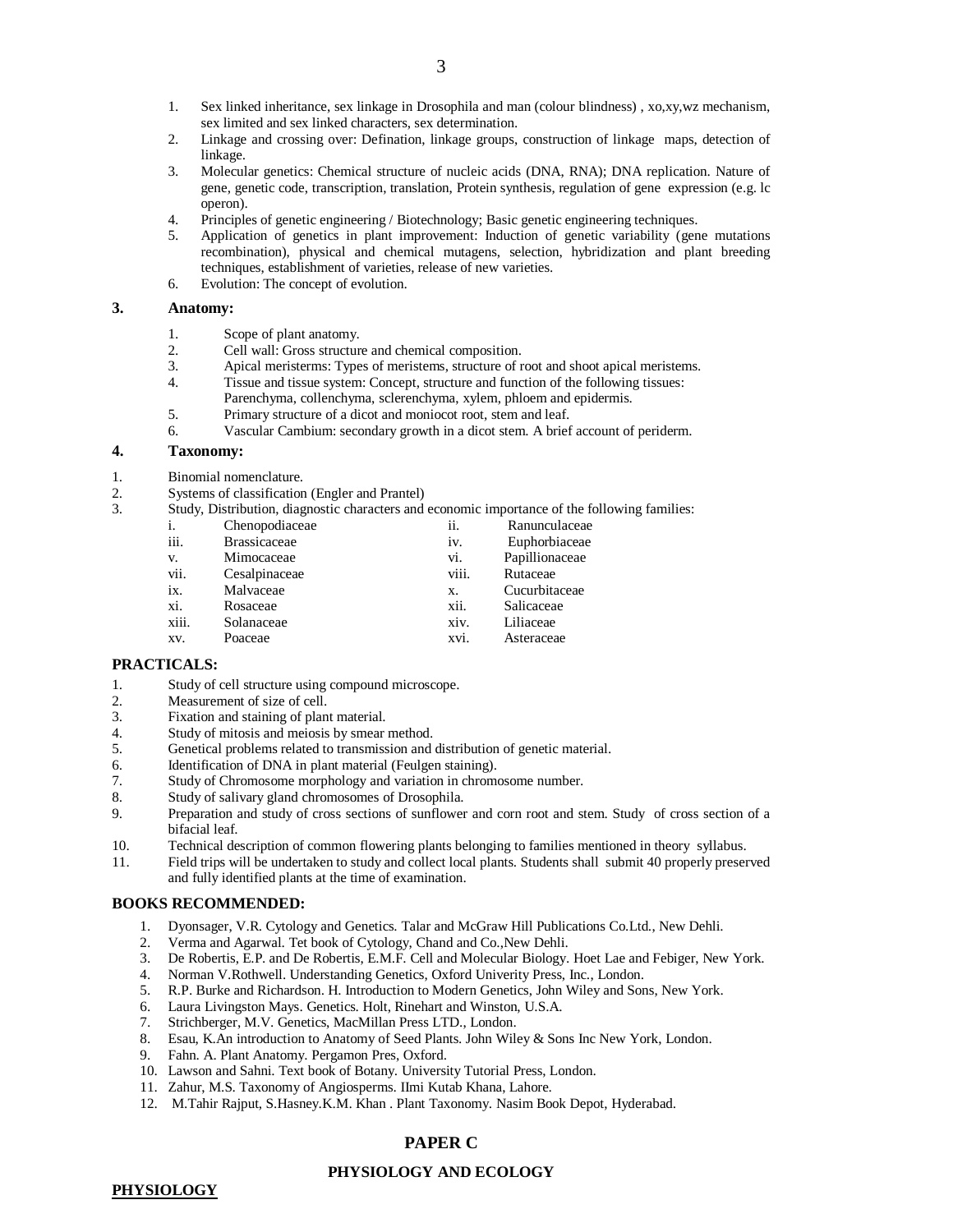- 1. Types and properties of solutions. Electrolytes and non-electrolytes. SI units for expressing concentration of solutions, Acids, Bases and Salts. pH., definition of buffers and their role in Biological systems. Colloidal systems, their nature, properties and biological significance.
- 2. Diffusion. imbibition, Osmosis and osmotic components (Osmotic potential, pressure potential, water potential, matric potential). Absorption and translocation of water. Transpiration, factors affecting transpiration. Stomatal Physiology.
- 3. Mineral uptake: Soil as a source of minerals, Passive and active transport. Essential mineral elements, their role and deficiency symptoms with emphasis on Ca, N, K and P.
- 4. Enzymes: Definition, nature, properties and classification.
- 5. Photosynthesis: Measurement, factors affecting this process: concept of limiting factors, absorption and action spectra. Mechanism (Photophosphorylation and dark fixation of  $CO^2 - C^3$ ,  $C^4$  & CAM Plants) Products of photosynthesis.
- 6. Respiration: Definition and mechanism, Glycolysis, Anaerobic respiration. Krebs cycle. Electron Transport system and oxidative phosphorylation. Respiratory substrates and respiratory quotients.
- 7. Nitrogen Metabolism: Biological nitrogen fixation.
- 8. Growth: Definition: role of auxins, gibberellins and cytokinins in controlling growth. Introduction to plant tissue culture.
- 9. Photoperiodism: Definition, historical background, short days, long day and day neutral plants . Night interruption experiments. Hormonal concept inphotoperiodism, Role of phytochromes.
- 10. Dormancy: Definition and causes of dormancy: methods of breaking dormancy.
- 11. Vernalization: Annual and biennial forms Hormonal concept and phasic development theory.
- 12. Plant Movements: Tropic movements- Phototropism, gravitropism and their mechanisms. Nastic movements.

# **ECOLOGY:-**

1. Ecology: Definition, scope and applications.

2. Species and population: Level of organizations (organism, population, community, ecosystem and biosphere definitions only).

3. Ecological factors:

**Soil:** Difinition of soil, different soil types, parent material and its weathering, soil texture and classification, soil microorganism, soil organic matter (humus, its properties, accumulation and loss). Importance of organic matter; waterlogging and salinity, causes and reclamation, soil erosion different types of erosion, methods of control and conservation.

**Light:** Light measurement and variation, Ecophysiological responses of plants to light.

**Water:** Water cycle in nature, atmospheric moisture, its measurement and its importance to plants. Precipitation, its causes and measurement. Their importance to plant. Drought and drought resistance of plants.

**Temperature:** Importance of temperature to plants, physiological responses and adaptations.

**Wind:** Effects on plant growth and distribution. Soil erosion by wind and its control.

- 4. Methods of study of plant communities.
- 5. Plant succession and climax concept (hydrosere and xerosere).
- 6. Ecosystem: concept of an ecosystem, pond, forest and grassland as examples of aquatic and terrestrial ecosystems.
- 7. Ecological energetics: Efficiency pyramids, food chains and food web, trophic levels.
- 8. Productivity: concept, types and measurements.
- 9. Biogeochemical Cycles of P and N.
- 10. Environmental pollution: Its kinds (Air, water and land).
- 11. Conservation of natural resources.
- 12. Vegetation types of Pakistan in relation to Environmental factors.

# **PRACTICALS**

- 1. Preparation of solutions of specific normality of acids / bases, salts, sugars, molal / molar solutions and their standardization.
- 2. Determination of water potential of a massive tissue such as potato tuber.
- 3. Measurement of leaf water potential by the dye method.<br>4. Determination of the temperature at which beet root cell
- 4. Determination of the temperature at which beet root cells lose their semi-permeability.<br>5. Determination of the effects of environmental factors on the rate of transpiration of a l
- Determination of the effects of environmental factors on the rate of transpiration of a leafy shoot by means of a photometer.
- 6. Test for sugars (Reducing and non-reducing). Glucose, sucrose, maltose, fructose.
- 7. Chemical tests for the following cell constituents:
	- i. Starch ii. Cellulose
		- iii. Lignin iv. Proteins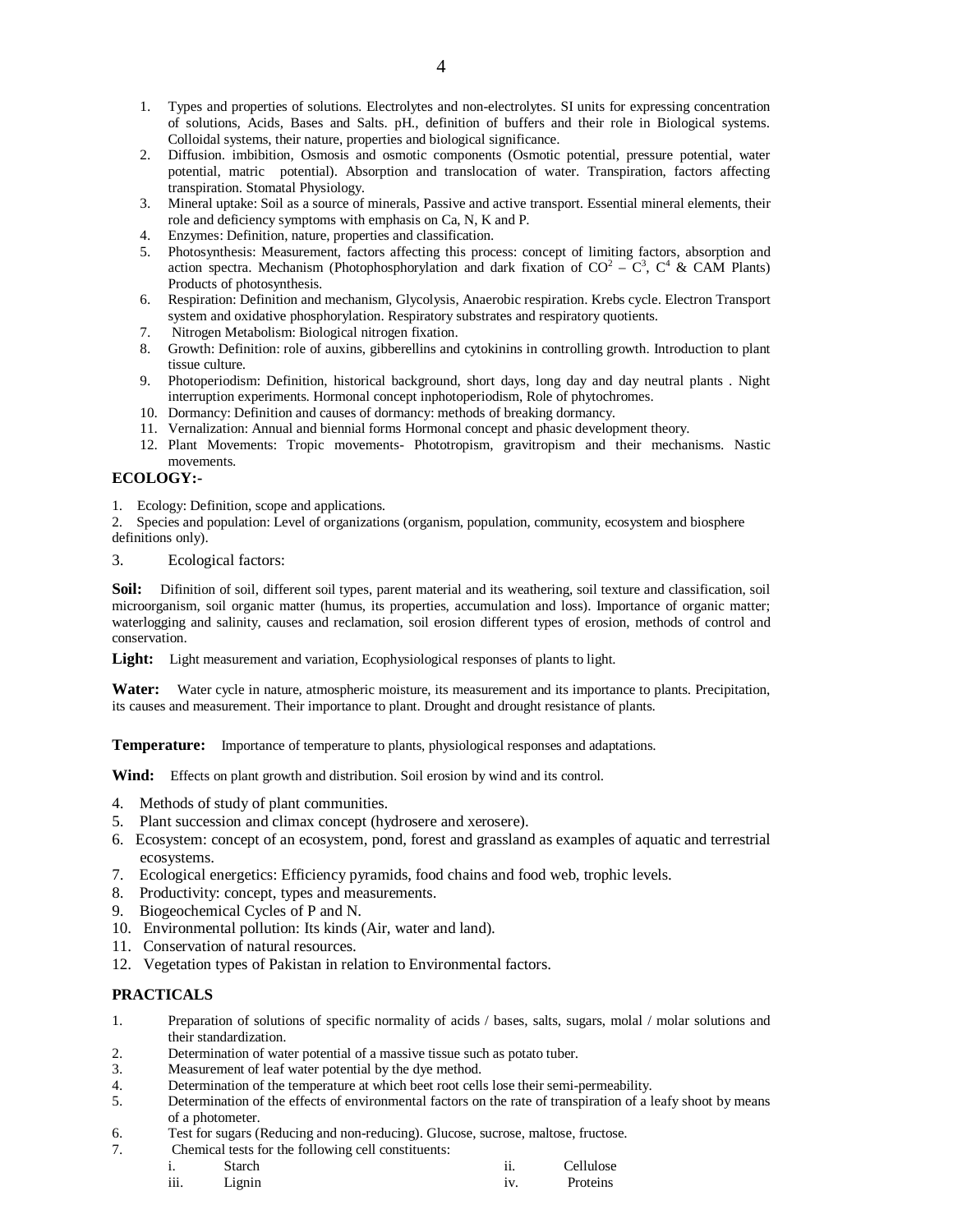- 8. Extraction of chlorophyll from the leaves and separation of component pigments on a paper chromatogram. Study of absorption spectra using spectrophotometer.
- 9. Comparison of the effects of green, red and blue-coloured light on the amount of oxygen evolved by a photosynthesizing plant.
- 10. Oxygen estimation in photosynthesis by Winkler's method.
- 11. Extraction of amylase from germinating wheat seed and study of its effect on starch breakdown.
- 12. Measurement of carbon dioxide evolution during respiration of germinating seeds by the titration method.<br>13. Determination of the total acidity in Bryophyllum leaves kept in dark and light.
- 13. Determination of the total acidity in Bryophyllum leaves kept in dark and light.<br>14. Determination of leaf area index.
- Determination of leaf area index.
- 15. Measurement of Growth by leaf area increase method.
- 16. Study of different stages of seed germination (zones of growth).<br>17. Determination of soil organic matter contents by wet digestion n
- 17. Determination of soil organic matter contents by wet digestion method.<br>18. Test for the presence of nitrates in a soil sample.
- 18. Test for the presence of nitrates in a soil sample.<br>19. Soil texture determination by hydrometer method
- 19. Soil texture determination by hydrometer method.<br>20. Determination of soil carbonate by acid neutralization
- Determination of soil carbonate by acid neutralization method.
- 21. Measurement of local vegetation types by Quadrat method.
- 22. Study of pond, grassland and forest ecosystems.<br>23. Determination of carbonates and bicarbonates in
- 23. Determination of carbonates and bicarbonates in tap water.<br>24. Determination of the Chloride contents of irrigation water.
- Determination of the Chloride contents of irrigation water.
- 25. Determination of soil pH.
- 26. Measurement of productivity by harvest method.
- 27. Field trips for familiarization with natural vegetation.

### **BOOKS RECOMMENDED (Latest editions):**

- 1. Akhtar, M.A., Introductionary plant physiology, Qureshi brothers, urdu bazaar , Lahore.
- 2. Mayer B.S. & Anderson, D.B.Plant physiology, McGraw-Hill , book Co.Inc, New York.<br>3. Bonner, J. and Galston, A.W.Principles of physiology.Freeman Press.
- 3. Bonner, J. and Galston, A.W.Principles of physiology.Freeman Press.
- 4. Bidwel, R.G.S., Plant physiology, Macmillan press London and New York.<br>5. Oosting . H.J.The study of plant communities. W.H. Freeman. Francisco.
- 5. Oosting , H.J.The study of plant communities. W.H. Freeman, Francisco.<br>6. Odum. E.P., Basic Ecology. W.B. Saunders & Co. Philadelphia int. ed.
- 6. Odum, E.P., Basic Ecology. W.B. Saunders & Co . Philadelphia int. ed.
- 7. I. llahi. Plant Growth, University Grants Commission Press, Islamabad.
- 8. Odum, E.P. Fundamentals of Ecology, W.B. Saunders & Co, Philadelphia.
- 9. Daubenmire, R.F. Plant & Environment. Text Book of Autecology. John Wiley, New York.
- 10. Hussain, F. Field and Laboratory Manual for Plants Ecology, University Grants Commission Press, Islamabad.
- 11. Hussain, F. & I.llahi. Ecolgy and vegetationof lesser Himalayas (Pakistan), Jadoon Press , Peshawar.
- 12. I.IIahi. Pllatn Physiology: Biochemical Processes in Plants. University Grants Commission Press, Islamabad.

#### **BASIC REQUIRETNS FOR B.Sc (PRACTICALS)**

| Autoclave           |                            |                   |                       |
|---------------------|----------------------------|-------------------|-----------------------|
|                     | Low temperature incubators |                   |                       |
| Inoculation chamber |                            |                   |                       |
| Incubator           |                            |                   |                       |
| Microscope          |                            |                   |                       |
| $\mathbf{1}$ .      | <b>Student Microscope</b>  | $\overline{11}$ . | Research microscope   |
| iii.                | Dissecting microscope      | 1V.               | Projection microscope |
|                     |                            |                   |                       |

#### **Electrical balance.**